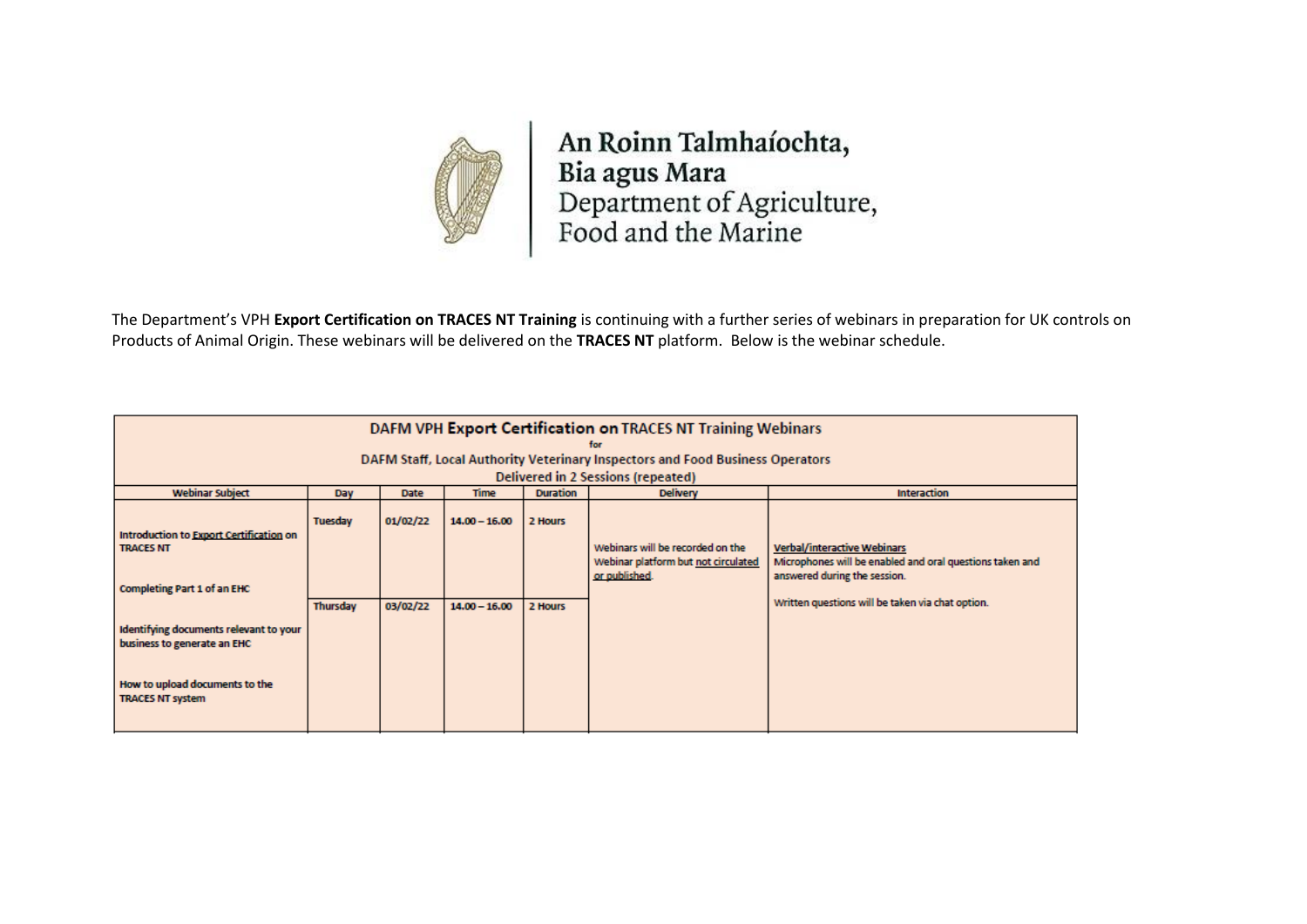Details are summarised as follows:

• Training Webinars on **Introduction to Export Certification on TRACES NT will be delivered in 2 hour sessions on 01 February and repeated on 03 February.**

These Webinars will be verbal and interactive. Microphones will be enabled and oral questions taken and answered during the sessions.

- Webinars will be recorded on the Webinar platform but not circulated or published.
- Questions may be posed verbally and will be answered during the sessions.
- Written questions will be taken via the chat option and will be answered during each session.
- **It is strongly advised that all attendees should familiarise themselves with the TRACES NT system in advance of these training sessions**. **Following is a link to a TRACES User Guide published on the Gov.ie TRACES web page: [https://assets.gov.ie/122664/d76d0906-2340-49f6-8a14-](https://assets.gov.ie/122664/d76d0906-2340-49f6-8a14-2da14aba331c.pdf) [2da14aba331c.pdf](https://assets.gov.ie/122664/d76d0906-2340-49f6-8a14-2da14aba331c.pdf)**

**You must register for each Session of interest by clicking the appropriate 'Register Now' link(s).** After registering, you will receive a confirmation email containing information about joining the Webinars.

## **Please use the 'Register Now' buttons below to register intentions to attend the Webinars:**

• **Introduction to Export Certification on TRACES NT – 2 Sessions** *(repeated)*

For all queries, please email the following **TRACES** Inbox for assistance: **[TRACES@agriculture.gov.ie](mailto:TRACES@agriculture.gov.ie)**